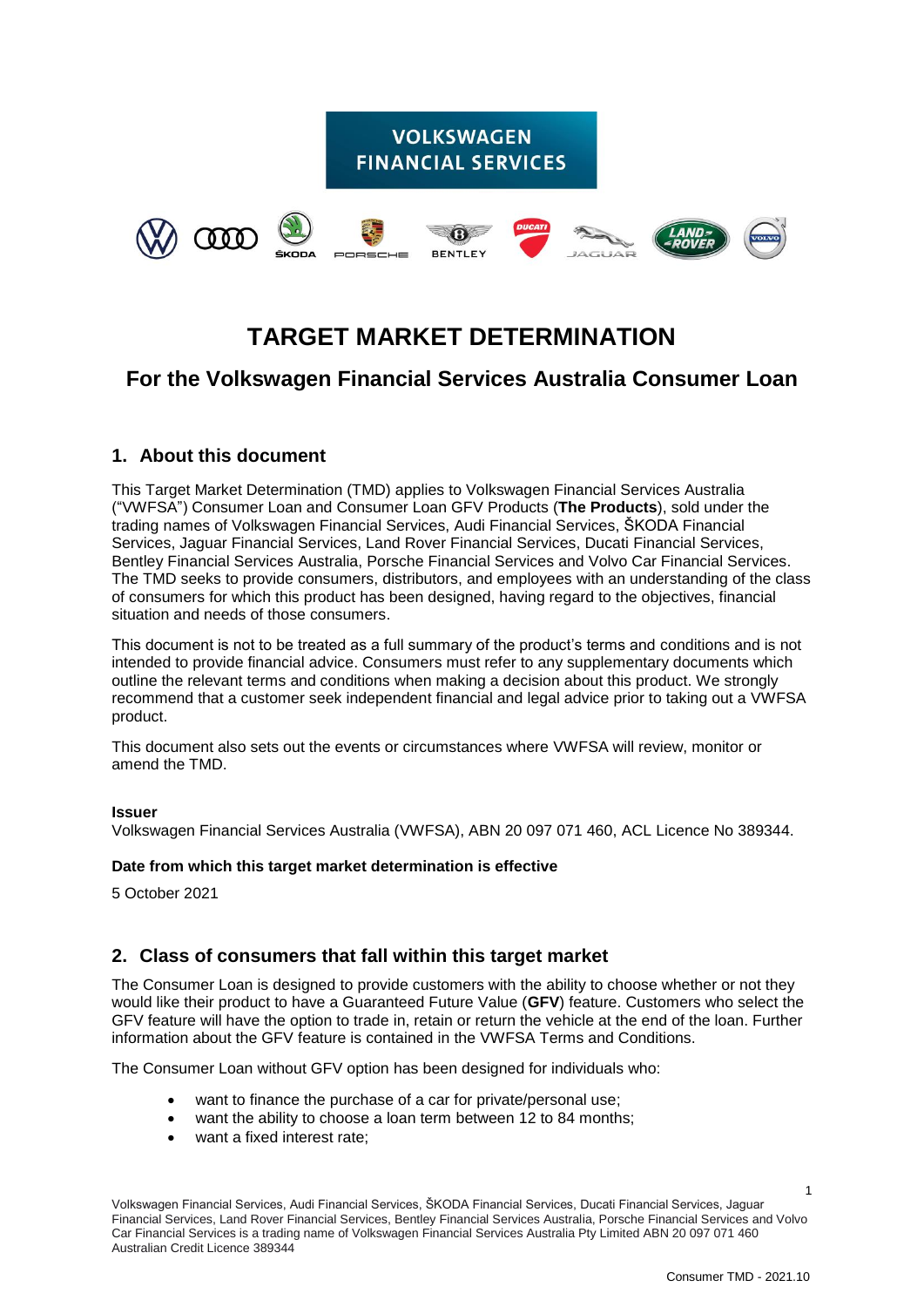- can comfortably service the principal balance of the loan and the interest as it accrues;
- can pay the associated fees and charges;
- can pay the deposit amount required for the amount of credit; and
- Want the option to have a large lump sum payment ("balloon") at the end of the loan term.

The Consumer Loan with GFV option has been designed for individuals who:

- want to finance the purchase of a car for private/personal use;
- want the ability to choose a loan term between 12 to 84 months;
- want a fixed interest rate;
- want the option to either keep, trade-in or return their vehicle at the end of the loan term
- can comfortably service the principal balance of the loan and the interest as it accrues;
- can pay the associated fees and charges; and
- can pay the deposit amount required or other security for the amount of credit.

#### **Excluded class of consumers**

This product has not been designed for individuals who:

- o seek to use their car for commercial/business use. This includes Fleet, Wholesale, rideshare or other income generating services; or
- o who cannot comfortably service the principal balance of the loan and interest as it accrues.

#### **Product description and key attributes**

The key eligibility requirements and product attributes of the Consumer Loan are as follows:

#### Eligibility Requirements:

- o VWFSA's credit and responsible lending criteria must be met;
- o customer must be at least 18 years of age;
- o vehicle must be for Personal/Private use;
- o vehicle financed must be:
	- o Motor Vehicle (New, Demo, Used)
	- o Motor Cycle (New, Demo, Used)

#### The Products include the following fees and charges:

- o Dealer Admin Fee (DAF) \$975.00
- o Establishment Fee \$398.00
- o Non Direct Debit Payment Fee \$4.50
- o Payment Dishonour Fee \$35.00

#### Product Attributes

| <b>Purpose</b>             | Personal/Private Use                       |
|----------------------------|--------------------------------------------|
| <b>Min/Max Term</b>        | 12 to 84 months                            |
| <b>Contract Start Date</b> | Date customer signs contractual documents  |
| <b>Contract End Date</b>   | Contract Start Date plus the contract term |
| <b>Min/Max Amount</b>      | Min - \$10 000                             |

Volkswagen Financial Services, Audi Financial Services, ŠKODA Financial Services, Ducati Financial Services, Jaguar Financial Services, Land Rover Financial Services, Bentley Financial Services Australia, Porsche Financial Services and Volvo Car Financial Services is a trading name of Volkswagen Financial Services Australia Pty Limited ABN 20 097 071 460 Australian Credit Licence 389344

 $\overline{2}$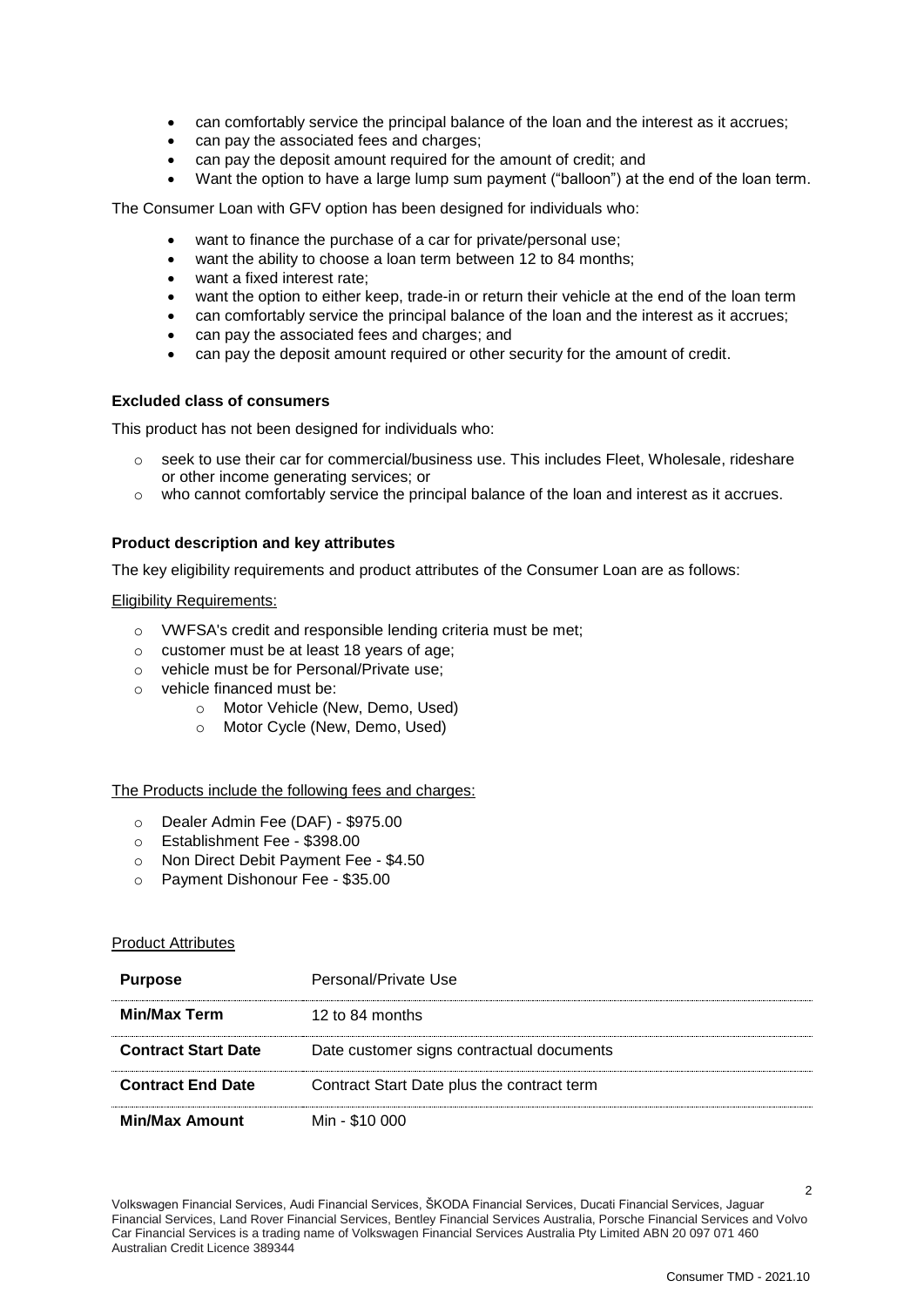|                             | $Max - $1.000.000$                                                                                                                                                              |
|-----------------------------|---------------------------------------------------------------------------------------------------------------------------------------------------------------------------------|
| <b>Deposit</b>              | Deposit must be paid by the customer                                                                                                                                            |
| Interest Type               | Fixed                                                                                                                                                                           |
| <b>Interest Calculation</b> | Interest is calculated on the daily balance outstanding and charged to<br>the customer on a monthly basis.                                                                      |
| <b>GFV Option</b>           | Available in conjunction with selected Volkswagen Financial Services<br><b>Australia Partnered Brands</b>                                                                       |
| <b>Legal Ownership</b>      | The customer owns the asset, subject to a security interest which<br>VWFSA will register via the Personal Property Security Register<br>(PPSR) to secure repayment of the loan. |

#### **Consistency between target market and the product**

VWFSA has reviewed the key attributes and product features of The Products and is satisfied that these are consistent with the objectives, financial situation and needs of the class of customers in the target market. Individual customers will need to consider whether the product meets their specific objectives, financial situation and needs.

## **3. How this product is to be distributed**

#### **Distribution channels**

This product is designed to be distributed by VWFSA or VWFSA' distributors by any of the following means, where authorised:

- o via the VWFSA Retention Team;
- o via VWFSA Accredited Dealerships;
- o via VWFSA Accredited Brokers

#### **Distribution conditions**

This product should only be distributed under the following circumstances:

- o the product has been explained to the customer;
- o the product meets the consumer's requirements and objectives;
- o the consumer meets all eligibility requirements for the product;
- o the consumer has the capacity to service the loan repayments (including the balloon); and
- o the product has been distributed by one of the authorised channels outlined above.

#### **Adequacy of distribution conditions and restrictions**

These distribution conditions have been designed to ensure that customers who acquire The Products are in the target market. By ensuring responsible lending requirements are met while also restricting by whom the Product may be distributed to those accredited and authorised by VWFSA, the intended market will be reached.

### **4. Reviewing this target market determination**

We will review this target market determination in accordance with the below:

**Initial review** | Within 2 years of the effective date.

3